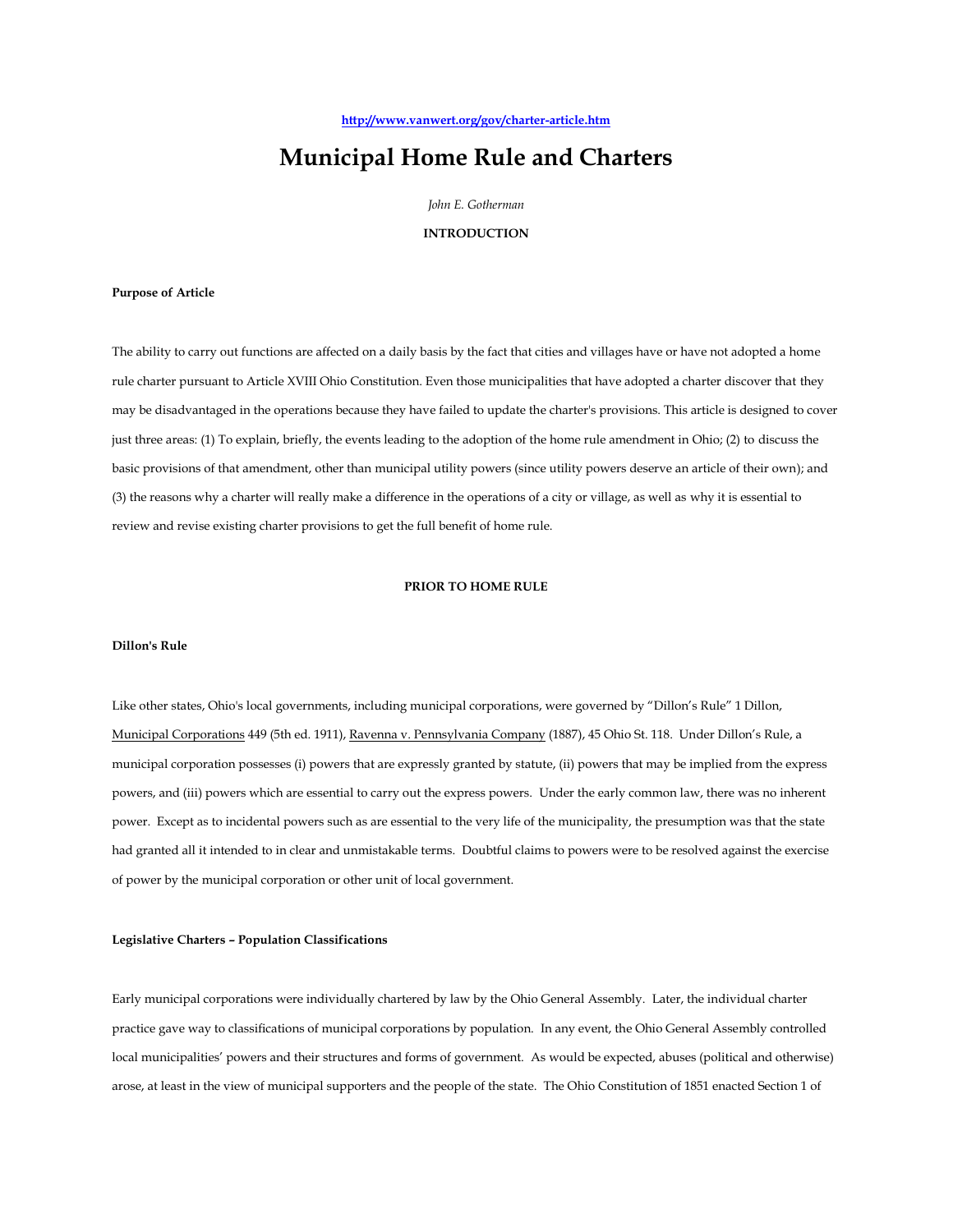Article XIII providing: "The General Assembly shall pass no special act conferring corporate powers." In addition, Section 6 of Article XIII of the 1851 Ohio Constitution ordained: "The General Assembly shall provide for the organization of cities and incorporated villages, by the general laws…"

Two cases decided in 1902, State. Ex rel. Knisely v. Jones, 66 Ohio St. 453, and State. Ex rel. Attorney General. v. Beacom, 66 Ohio St. 491, set the stage for reform by declaring the municipal statutes that were based upon population classifications to be invalid as special acts.

Since may of the municipal statutes were invalidated by these cases, the Ohio Supreme Court suspended the execution of its order in Beacom for a little more than three months. During that period, the municipal code of 1902 was adopted by the General Assembly. With extensive amendments, the 1902 municipal code serves as the basis for today's structure of government and procedures for non-charter municipal corporations.

## **THE HOME RULE AMENDMENT**

## **The Constitutional Convention of 1912- Adoption of Article XVIII**

The second most far reaching reform was brought about by a constitutional convention that resulted in the adoption of Article XVIII of the Ohio Constitution in 1912. Article XVIII is better known as the "home rule amendment." It is this amendment (amended only slightly over the years) that has persisted since 1912. The reasons most often attributed for adopting the home rule amendment are:

- 1. To free municipalities from control by the General Assembly and state officials with respect to local affairs (powers of local self-government);
- 2. To allow the adoption of municipal charters to provide for the structure and organization of the municipal government.
- 3. To facilitate the ownership and operation of utilities by municipalities.

The scope of this article will be to discuss the powers flowing from Sections 1, 2,3,7,8 and 9 of Article XVIII. Those sections provide for (i) limited classification into cities and villages (at the 5,000 population mark, the only population-based classification that is permitted), (ii) powers of local self-government, (iii) police power and the adoption and amendment of charters.

#### **Home Rule Powers Self-Executing**

Ohio's home rule powers are self-executing and do not require implementation by statute or by the adoption of a Charter. Perrysburg v. Ridgway (1923), 108 Ohio St. 245.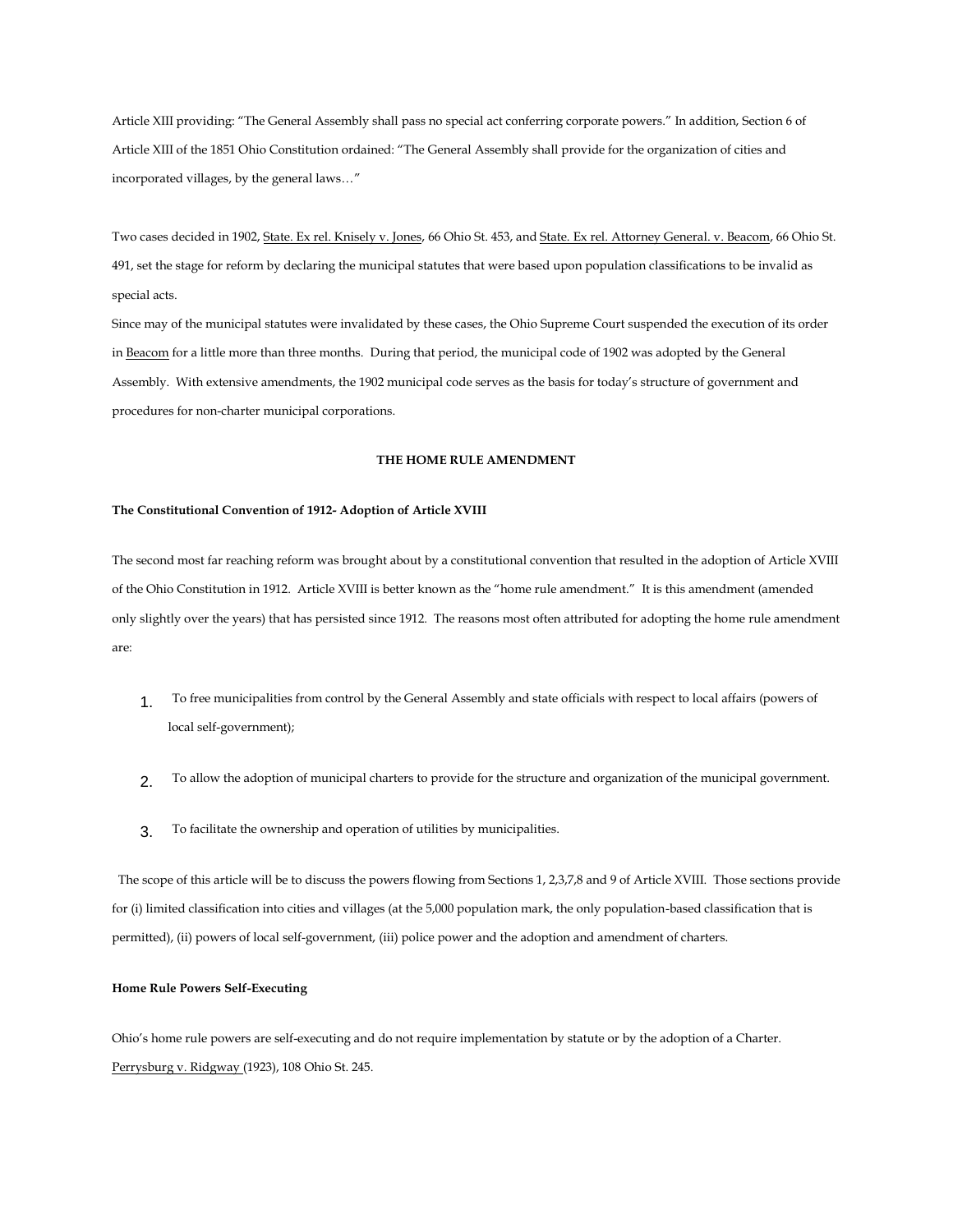## **POWERS OF LOCAL SELF-GOVERNMENT**

Article XVIII, Section 3.

Article XVIII, Section 3 contains three clauses:

- 1. The power to exercise all powers of local self-government.
- 2. The power to exercise police powers concurrently with the state.
- 3. The conflict clause, which has consistently been held to modify only clause 2, the grant of police powers.

Therefore, clause 1 generally has been held to stand alone and is not modified by clause 3 (the conflict clause).

## **The Section 2 – 3 vs. the Section 3 – 7 Analysis: Procedural Powers of Local Self-Government vs. Sustantive Powers of Local Self-Government.**

Section 2 of Article XVIII provides that general laws shall be passed to provide for the incorporation and government of cities and villages…"Section 3 grants municipalities authority to exercise all powers of local self-government…," Section 7 authorizes the adoption of municipal charters and the exercise thereunder of local self-government (clause 1 in Chapter 3.01 above). It may be summarized this way:

- 1) If a non-charter municipality is involved, you look to Section 2 of Article XVIII and the statutes enacted by the General Assembly with respect to "the government" of the municipality. In other words, powers of local self-government which are procedural (form or structure of government and procedures) are controlled by Sections 2 and 3 of Article XVIII and the state law prevails as to those procedural powers of local self-government granted to non-charter municipalities by Section 3 of Article XVIII. See Morris v. Roseman (1954), 162 Ohio St. 447.
- 2) On the other hand, if a charter municipality is involved, it is the charter adopted pursuant to Section 7 of Article XVIII, rather than the statutes, that prevails with respect to procedural powers of local self-government (structure and form of government and procedures). See Morris v. Roseman (1954), 162 Ohio St. 447.
- 3) If a substantive power of local self-government is involved (not a matter of procedure or form or structure of government), then regardless of whether a charter or non-charter municipality is involved, the municipal exercise of "substantive" powers of local self-government prevails over the state laws. See Benevolent Assn. v. Parma (1980), 61 Ohio St. 2d 375.
- 4) Of course, if there is not collision between a municipality's exercise of procedural powers of local self-government and the state law, the non-charter municipality may exercise its procedural powers of local self-government as determined locally.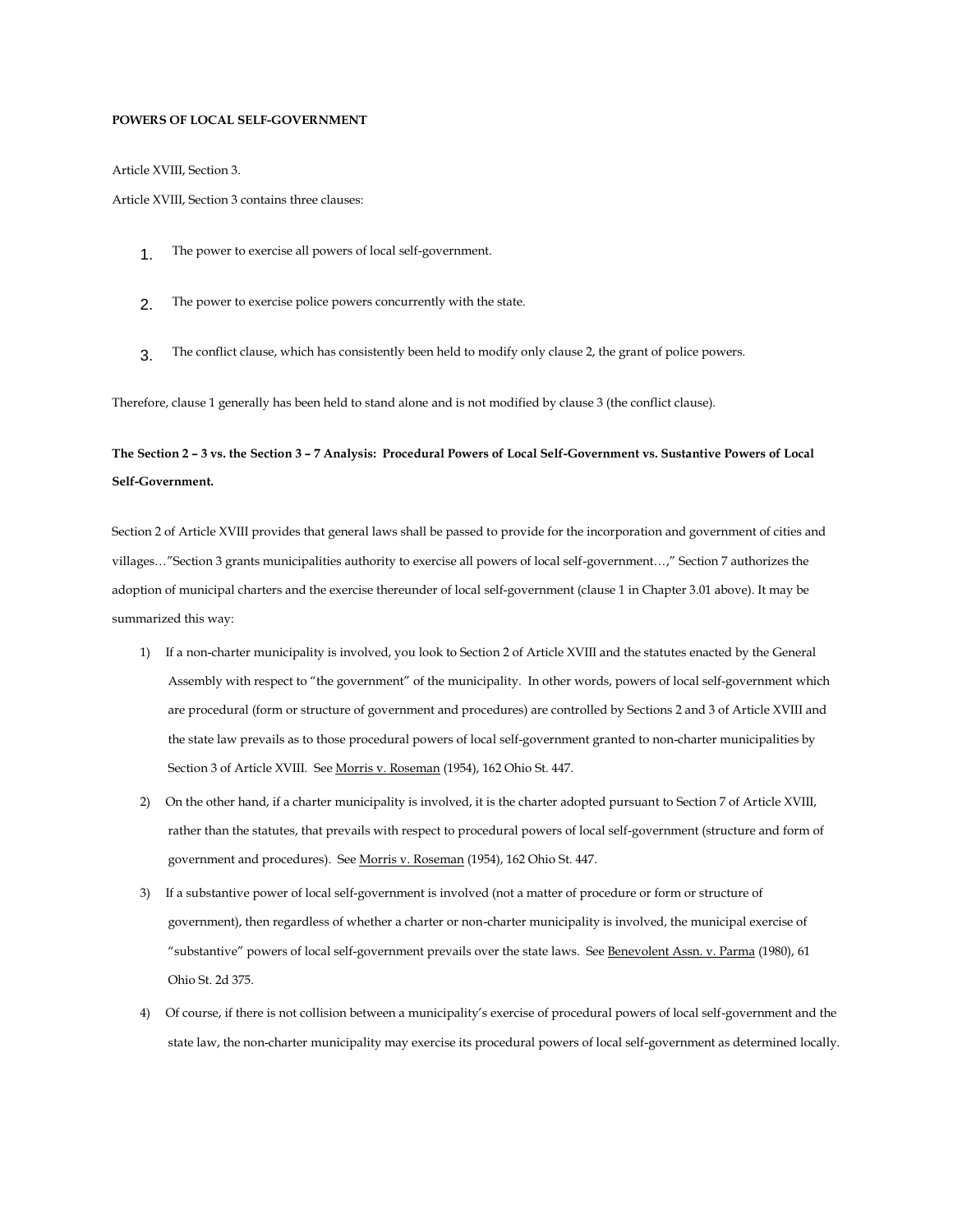## **The Statewide Concern Doctrine**

A Threshold question is whether the municipal exercise of power is a power of local self-government or a matter of statewide concern. Generally speaking, if the matter involved does not have extra-territorial impact, then the power is a power of local selfgovernment. If there is extra-territorial impact, then a court will look to see if the municipality or the state has the predominant interest, and (i) will decide the matter to be a power of local self-government if the municipality's interests are predominant or (ii) determine the matter to be a matter of statewide concern if the state's interests are predominant. In other words, if there is extraterritorial impact, then the court will apply a balancing test, balancing the interests of the municipality against the interest of the state.

## **Examples of Powers of Local Self-Government**

The following are examples of matters the courts have held to be powers of local self-government under Section 3 of Article XVIII, Ohio Constitution: (i) power to tax, Angell v. Toledo (1950), 153 Ohio St. 179; (ii) power to incur debt State. Ex rel. Gordon. V. Rhodes (1952), 158 Ohio St. 129; (iii) urban renewal, including eminent domain, State Ex rel. Brustle. V. Rich (1953), 159 Ohio St. 13; and (iv) many others, including structure and form of government, Fitzgerald v. Cleveland (1913), 88 Ohio St. 338, and salaries, Mansfield v. Endly (1931), 38 Ohio App. 528. See Chapter 5 of the text of Gotherman and Babbit, Ohio Municipal Law (2nd ed. 1975).

#### **Examples of Statewide Concern**

The following are examples of matters the courts have held to be matters of statewide concern: (i) sewage treatment, Bucyrus v. Dept. of Health (1929), 120 Ohio St. 426; (ii) detachment of territory, Beachwood v. Board of Elections (1958), 167 Ohio St. 369, (iii) cross-country electric transmission lines, Cleveland Electric Illumination Co. v. Painesville (1968), 15 Ohio St. 2d 125; (iv) prevailing wage law, State ex rel. Evans v. Moore (1982), 69 Ohio St. 2d 88; and (v) labor relations generally, Kettering v. State Emp. Relations Bd. (1986), 26 Ohio St. 3d 50.

### **The Rocky River Case**

Following Evans, the Ohio Supreme Court held that the state law enacted with respect to public sector labor relations, as it pertained to the definition of "supervisors," was a matter of statewide concern and, therefore, a local ordinance defining supervisors for collective bargaining purposes was not a valid exercise of powers of local self-government under Section 3 of Article XVIII of the Ohio Constitution. Kettering v. State Emp. Relations Bd. (1986), 26 Ohio St. 3d 50. Municipalities then won a temporary victory with respect to the collective bargaining law when the Supreme Court held that the establishment of compensation was a power of local self-government under Section 3 of Article XVIII of the Ohio Constitution and that a provision of the state public sector law that required binding arbitration for municipal safety employee compensation was unconstitutional. See Rocky River v. State Emp. Relations Bd. (1988), 39 Ohio St. 3d 196 ("Rocky I"). A motion for rehearing was denied on December 13, 1988 ("Rocky III"). A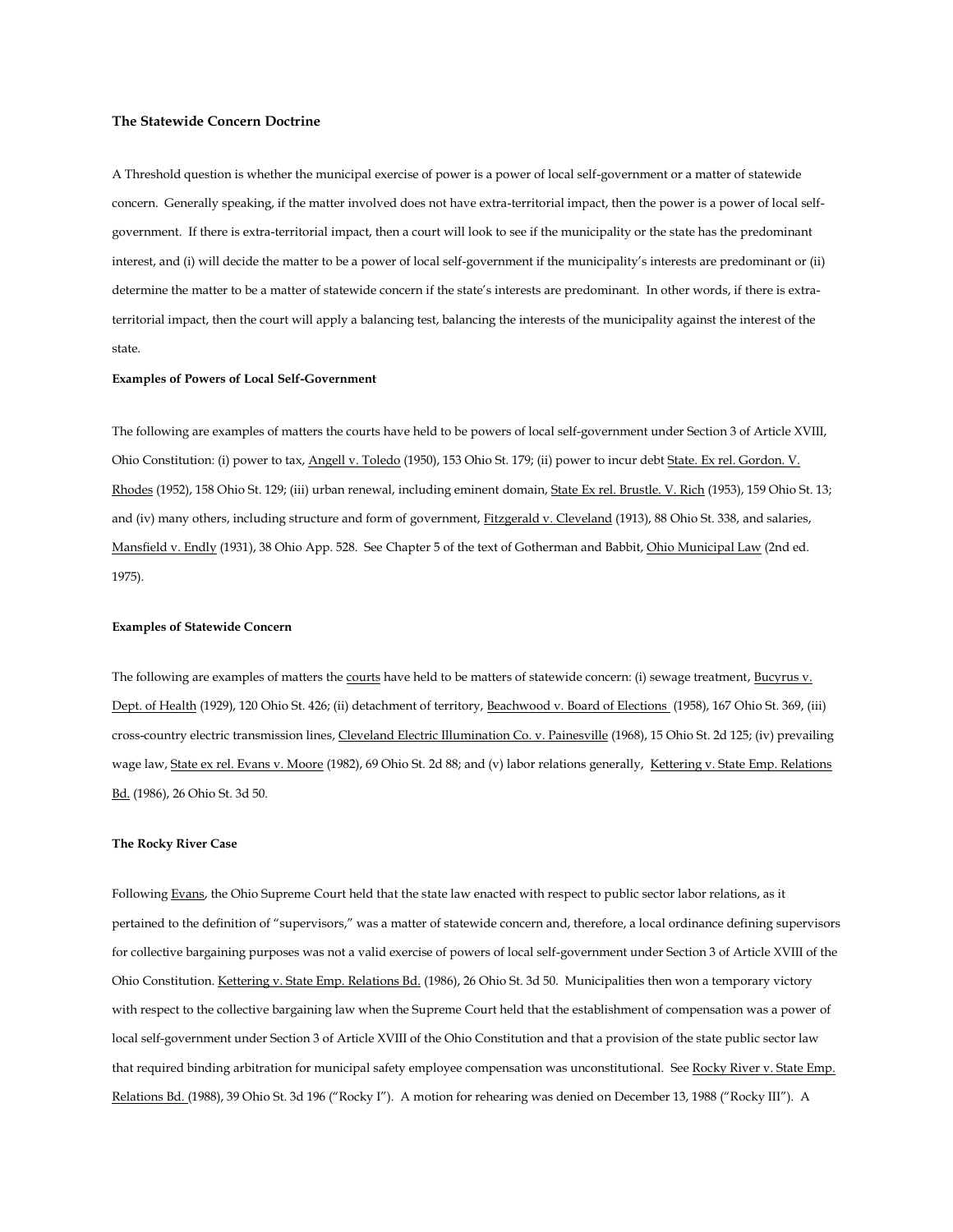motion to reconsider the Rocky II decision to deny a rehearing was granted on February 10, 1989 ("Rocky III"). On May 10, 1989, the Ohio Supreme Court reversed Rocky I and held that the state law requiring mandatory and binding arbitration is valid and that the state law prevails over an exercise of powers of local self-government, since the statutory provision is within the General Assembly's authority to enact employee welfare legislation pursuant to Section 34, Article II, Ohio Constitution. See Rocky River v. State Emp. Relations Bd. (1989), 43 Ohio St. 3d 1 ("Rocky IV"). All decisions, Rocky I, Rocky II, Rocky III and Rocky IV were decided by a 4 to 3 vote of the Court. Between the decisions in Rocky I and Rocky II and Rocky III and Rocky IV, an election occurred and the Court's composition changed by one member.

## **POLICE POWER**

Article XVIII, Section 3, Ohio Constitution grants municipal corporations the right to exercise police powers concurrently with the state so long as the exercise of the local police power does not conflict with the state's exercise of its police powers. See Struthers v. Sokol (1923), 108 Ohio St. 263; Fondessy Enterprises, Inc. v. Oregon (1986), 23 Ohio St. 3d 213.

## **Conflict Test**

In Struthers v. Sokol, Supra the Court held that the usual test for conflict is a matter of "determining...whether the ordinance permits or licenses that which the statute forbids and prohibits, and vice versa." 108 Ohio St. 263, Syl. Para. 2. See also the following cases with respect to the conflict test: Auxter v. Toledo (1962), 173 Ohio St. 444; Cleveland v. Raffa (1968), 13 Ohio St. 2d 112; and Fondessy Enterprises, Inc. v. Oregon (1986), 23 Ohio St. 3d 213.

## **General Laws Must Create the Conflict**

Only general laws may create a conflict under Section 3 of Article XVIII, Ohio Constitution. Youngstown v. Evans (1929), 121 Ohio St. 342; West Jefferson v. Robinson (1965), 1 Ohio St. 2d 113. A law that purports to authorize or prohibit the exercise of police power is not a general law. To be a general law that will be recognized to create a conflict under Section 3 of Article XVIII, the state law must be a substantive exercise of the state's police power.

#### **MUNICIPAL CHARTERS – PROCESS**

#### **Constitutional Power to Adopt a Charter**

Section 7 of Article XVIII of the Ohio Constitution is a primary interest to those interested in charter government. It simply states that a municipality may adopt and amend a charter for its government, and subject to the provisions of Section 3 of Article XVIII of the Constitution, may exercise under the charter all powers of local self-government.

### **Action to Initiate a Charter**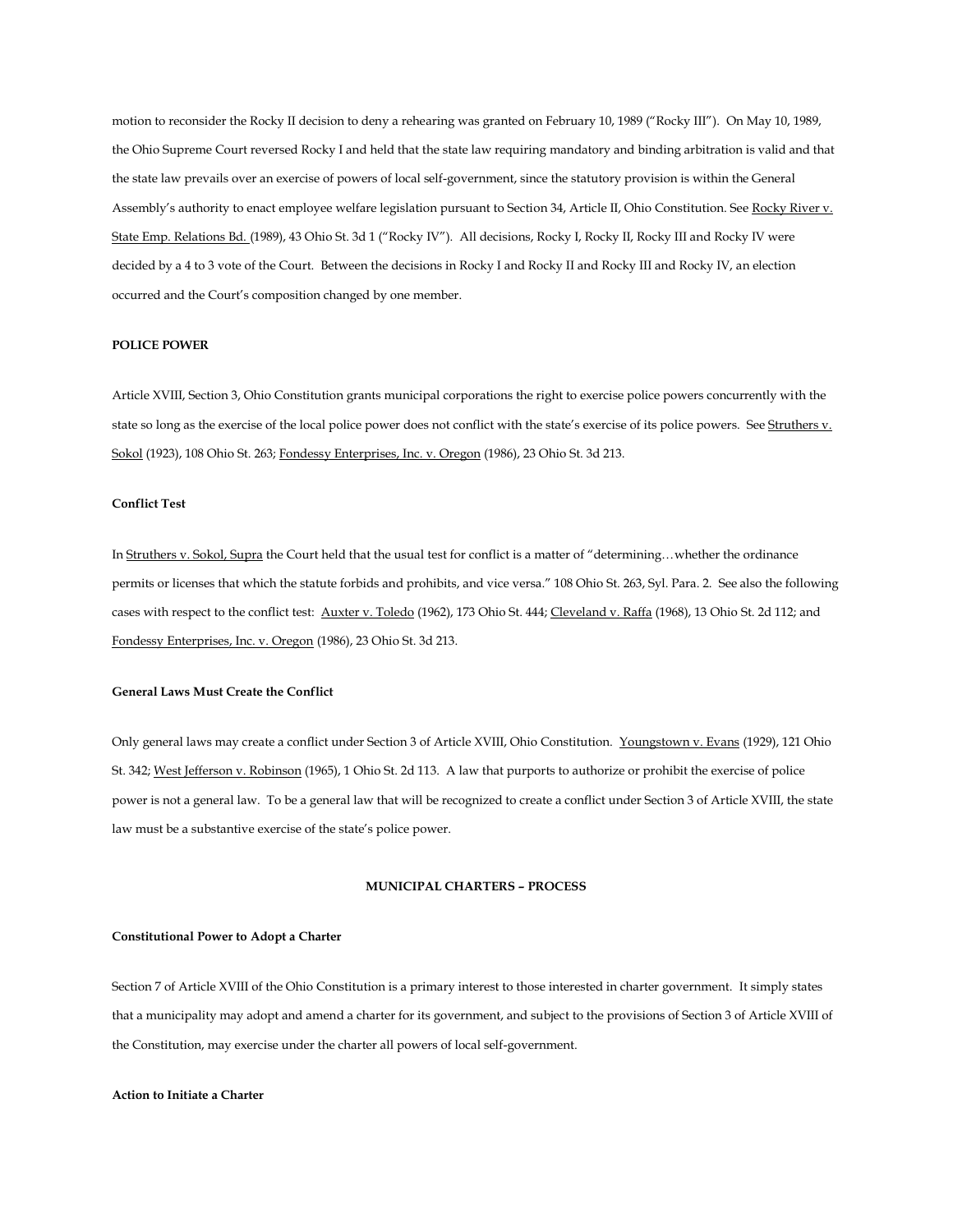Procedure for the adoption of a charter involves two steps. The first step is the placing of the Question of whether or not a commission shall be chosen to frame a charter on the ballot. This is done by either a two-thirds vote of council, or the council must submit the issue upon a petition of ten percent of the electors.

#### **Election to Select a Commission**

The question of selecting a charter commission is to be submitted at the next regular municipal election if one occurs not less than Sixty nor more than one hundred twenty days after passage of the ordinance; otherwise it is to be submitted at a special election to be called and held within a period of not less than sixty nor more than one hundred twenty days after passage of the ordinance. The ballot is to be non-partisan and provides for voting on the question of whether or not a charter commission is to be chosen and to provide for the election of fifteen members of the charter commission from the municipality at large. While the electors vote on both the question of whether or not a commission shall be chosen and for members of the charter commission, the members of the charter commission are elected only if the vote on the question of whether a charter commission is to be chosen is favorable to the selection of a commission.

#### **Election to Adopt a Charter**

The second step, after the work of the charter commission is completed and it has prepared a legal document known as the proposed charter, is the submission of the issue of whether or not the particular charter proposed by the charter commission shall be adopted. The election on the adoption of the charter will be held at a date fixed by the charter commission which may be a general, primary or a special election, but it must be within one year after the election of the charter commission.

## **NATURE OF CHARTER**

## **The Charter as the Basic Law of Municipality**

What is the nature of a charter? At this point, it is well to stop to consider just what a charter is and what it should attempt to do. The charter document is a legal instrument which may be compared roughly to a constitution. It will be the framework for the municipal government of the city for many years to come.

#### **Charter Specifies the Form of Government**

The charter will contain a form of government whether it be a strong mayor, weak mayor, city member or some other form of government. It usually does not attempt to solve all the detailed administrative or legislative policy matters forever; rather, it usually leaves a great deal of policy making power to council and gives it a degree of flexibility in meeting the needs of the municipality as they arise. A good charter, like a constitution, does not attempt to cover all situations specifically; rather, charters are usually a statement of fundamentals.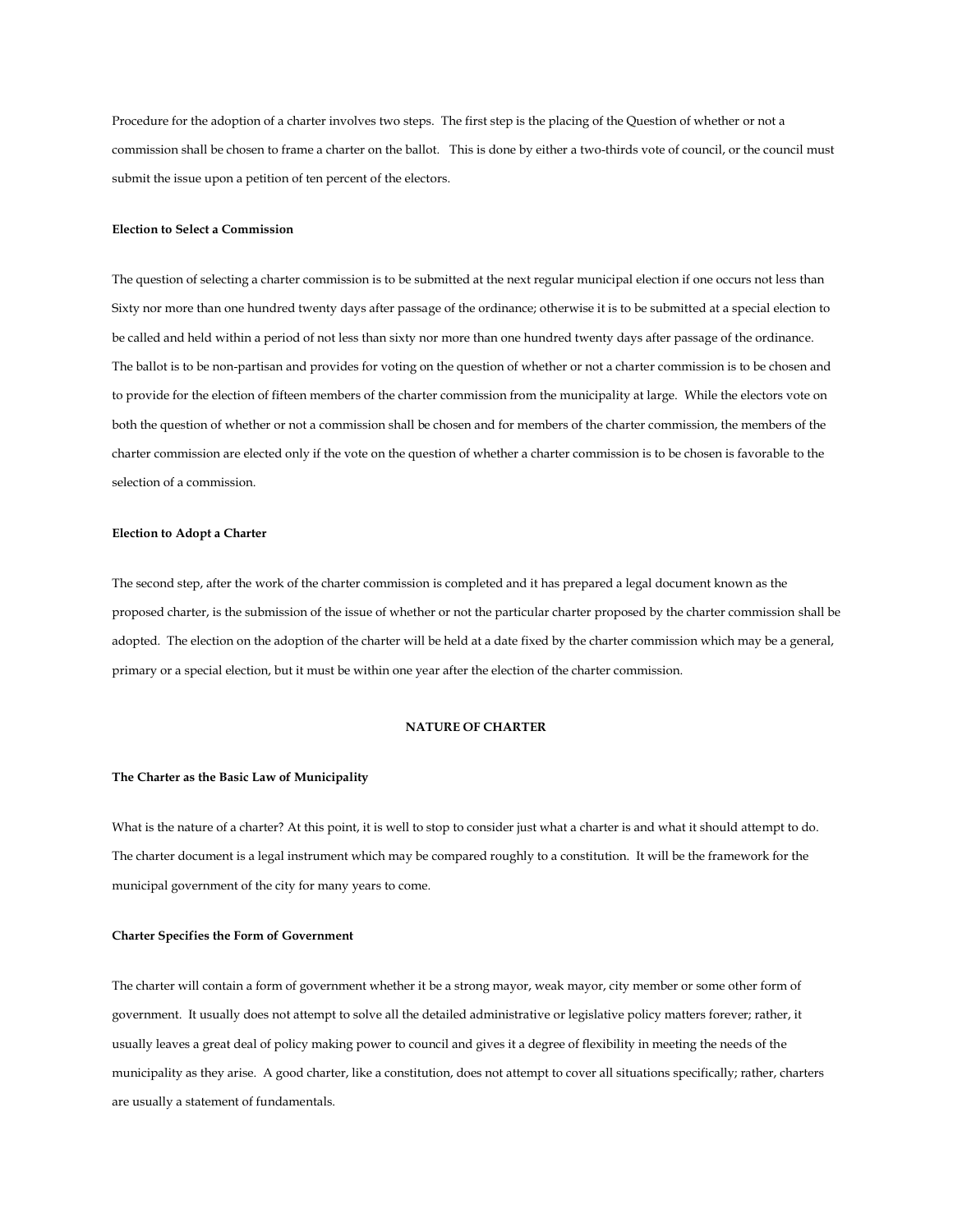## **The Charter as a Means of Local Self-Determination**

Charters may be drafted to strengthen the democratic processes and to give a more efficient government than is available under the statutory form. Under Article XVIII, Section 3 of the Ohio Constitution, all municipalities have all powers of local self-government. So, we see that at least in theory that a charter does not confer power or enlarge the scope of municipal powers; rather, it distributes powers among the various elected and appointed officials and bodies and between the city officials and the citizens. In this respect, a charter should be more responsive to local needs and wants than the statutory form of government, since the citizens will provide for the distribution of municipal powers as they see fit, rather than relying upon the General Assembly as is the case under the general statutory form of government.

#### **Charter as Expanding or Restricting Home Rule Powers**

Even though the theory of charter government is not to enlarge municipal powers, recent court decisions in Ohio appear to confer greater power upon charter municipalities as contrasted with non-charter cities and villages. However, a charter may expressly restrict municipal powers, and often is used for that purpose. Some scholars believe that all home rule powers under Article XVIII should exist without respect to the presence of a charter. Under that view, a charter is purely an instrument of limitation. This author's view is not so naïve as to believe that our courts will subscribe to such a view, and therefore, this author believes that as the cases are decided over time, the charter will continue to be a source of expanded home rule powers.

#### **WHY A CHARTER**

#### **The Size Issue**

Often village officials do not consider a charter because they believe; the village is too small; they like to keep village government simple; it will cost too much to have a charter; they don't want to change the structure of government; a charter means political parties; and many other ideas which are not accurate. Let's examine some of the reasons village officials don't consider a charter. Population size has nothing to do with efficient operations. In many respects the smaller villages suffer because of lack of clean-cut authority and lines of demarcation. The village statutory plan of government is full of unanswered questions. If the village is large enough to undertake municipal functions, then it needs a structure of government that will clear up what powers the mayor and council have and who exercises them. The charter can decide the questions of a separate council clerk, fiscal officer (including both the functions of chief fiscal manager and treasurer), No doubt population size will control the structure required, but to be sure, a charter can be clearer and more flexible than laws passed by 99 House members and 33 Senators in Columbus. Keep the village government simple. That is exactly what a charter can do. Ask any village solicitor whether the statutory law governing villages is clear and simple. I believe they will agree with this author that the application of "village law" is a murky matter, full of uncertainties. A charter can fix that problem. By the way, if the people don't like the charter they can change it by a simple vote. Compare that process to convincing the General Assembly to make a change in the law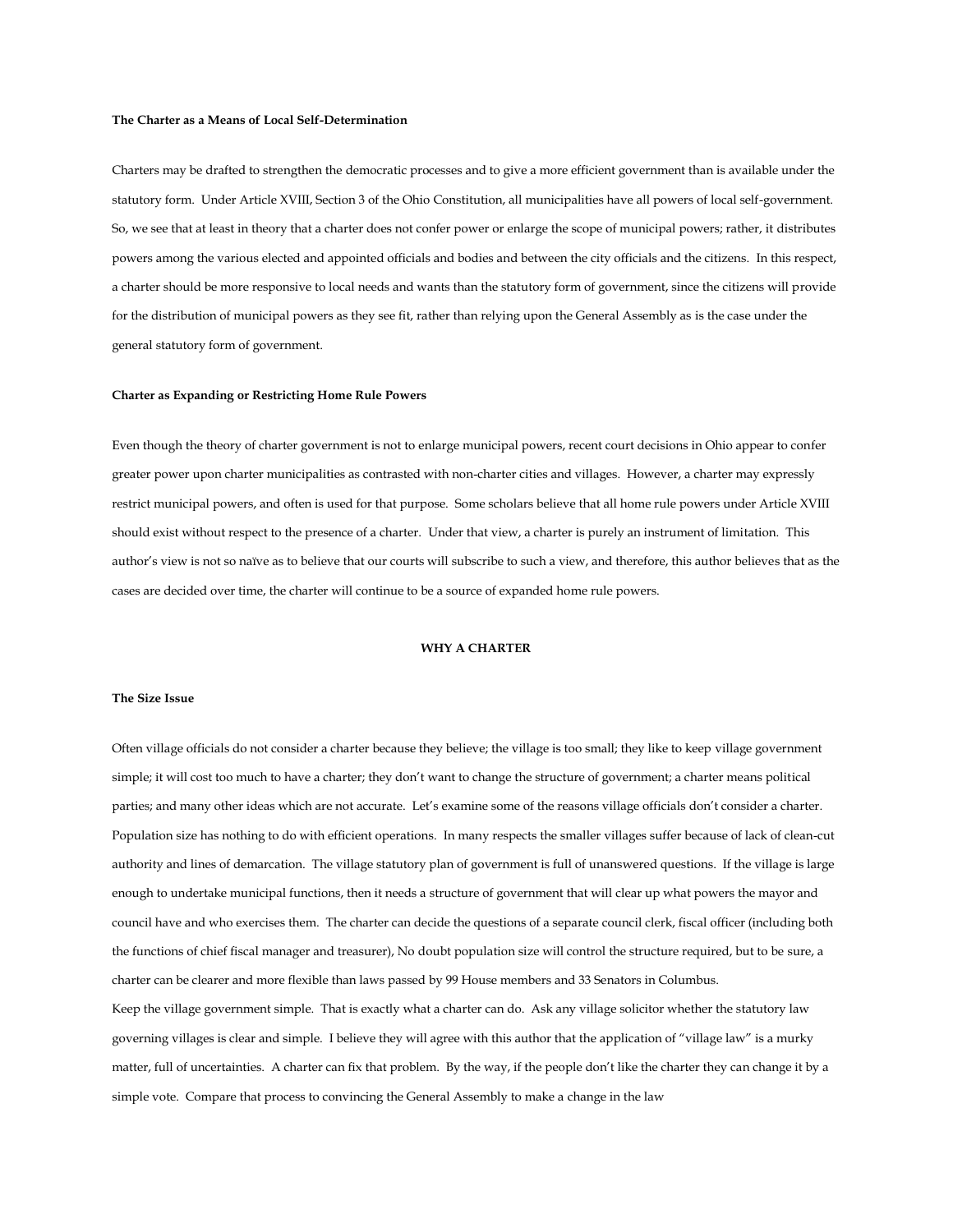The argument is often made that it will cost too much to have a charter. I submit that you can't afford to be without a charter. Money mishandled, programs not completed, personal battles among the official without clear answers to their respective responsibilities result in ineffective governmental operations and citizen dissatisfaction. The cost of a charter is small compared to inefficiency. You get what you pay for.

If you don't want to change the structure of government, you don't have to; but you can tweak it so that it is more responsive to the citizens, so that it answers the question of who is clearly responsible for the functions to be performed and to make sure that your officials have the ability to take the simplest, most effective course of action. A charter can give you the necessary guide posts to cause the current or slightly modified structure to function better.

When you have a charter you have the choice as to whether you have a partisan or non-partisan primary and election to choose municipal officials. Regardless of what a charter provides, political parties exist. The nature of the municipality will decide if you have one or more active political parties at the municipal level.

One final comment, statutory plan cities would be better off if they adopted a charter, even if they don't change any part of their governmental structure. Court decisions often, no, nearly always treat municipal powers better if a charter is involved. Besides the people will control their government since they, not the General Assembly, will make the final decisions on many issues by way of the charter and the ability to amend the charter.

## **WHY CHARTER REVIEW & REVISION**

It's tempting to answer the question of "why do we need charter review and revisions" with a simple statement that "things change," and to stop right there. If you operate a computer, you must update your programs to achieve the best results. If you are operating your city or village with a 1918 charter you probably have some serious problems. But the charter can be of a much later vintage and need revisions.

Most charters did not entirely reinvent the municipal "wheel" when the charter was adopted. For example, many charters simply took the statutory procedures and installed them as a part of the charter. Later the General Assembly revised the procedures to ease restrictions and to facilitate more efficient government. At an earlier time statutory plan cities and villages were required to read ordinances and resolution in full three times unless the rule was disposed with. The current state allows for readings by title only. A big time saver for legislative bodies. Another example is when the nature of the municipality changes. It may well be that because of the changed characteristics of the community, the people will be better served by at-large rather than ward council members or visa versa. Things change with the passage of time, and so should charters.

Many charters provide for a formal charter review or revision commission or committee to be appointed from time to time (every five to ten years for example). The Constitution allows either the people or the legislative authority to place charter amendments on the ballot for their approval or rejection.

Often the mayor and/or the council will appoint a committee to review and recommend changes in the charter either where the charter does not call for a review commission, or as an additional review. Sometimes a particular area of the charter, such as civil service, is singled out for review. This author has worked with all the possible alternatives to charter review. These are just as good as the persons who serve as the reviewers. All can be extremely useful. Occasionally a review body will recommend truly unusual